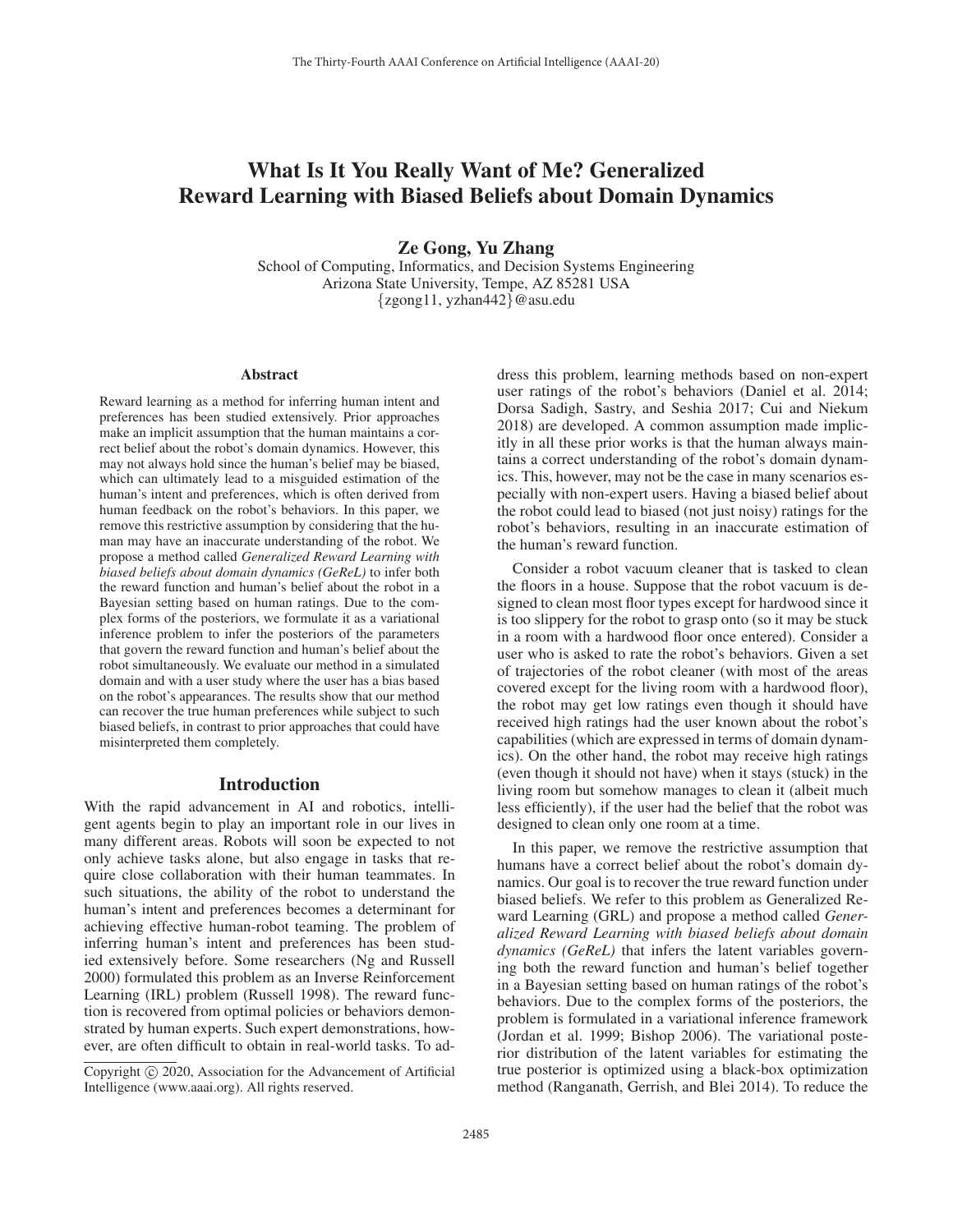variance of Monte Carlo estimates of the variational gradients, we factorize the updating rules according to the independence of the latent variables and apply control variate to make the optimization converge faster. By inferring the reward function and the human's belief about the robot simultaneously in this way, our learning method is able to recover the true human preferences while at the same time maintain an estimate of the human's biased belief. As such, our method addresses a key limitation of the existing methods and hence has broad impacts on improving the applicability and safety of robotic systems that work closely with humans.

To evaluate our method, we perform experiments in a simulated navigation domain and with a user study in the Coffee Robot domain (Boutilier, Dearden, and Goldszmidt 2000; Sigaud and Buffet 2013) where biases are introduced by varying the robot's appearances. We compare GeReL with a variant of Simultaneous Estimation of Rewards and Dynamics (SERD) (Herman et al. 2016), Maximum Entropy IRL (MaxEnt-IRL) (Ziebart et al. 2008), and another baseline approach that uses our inference method but maintains the same assumption as in MaxEnt-IRL (that the human's understanding of the robot is correct). In the latter two methods, the true domain dynamics is used and held fixed during learning. Results show that GeReL can better recover the true reward function under such biased beliefs when compared to these other methods. Furthermore, when biases are present, the learned preferences could be completely opposite to the ground truth, suggesting that such a method is indeed valuable for addressing biases in robotic applications.

### Related Work

Researchers have formulated the problem of inferring the human's intent and preferences as an IRL problem (Russell 1998) where the goal is to recover the human's preferences as a reward function. IRL is often solved using various optimization techniques with expert demonstrations as the input (Ng and Russell 2000). IRL has also been applied to apprenticeship learning (Abbeel and Ng 2004) to directly approximate the expert's policy. In order to deal with noise in the demonstrations, (Ziebart et al. 2008; Boularias, Kober, and Peters 2011) proposed a probabilistic approach based on the principle of maximum entropy. Furthermore, Bayesian IRL (Ramachandran and Amir 2007) is introduced that incorporates prior knowledge.

However, expert demonstrations (with or without noise) are often difficult to obtain in real-world tasks. More recently, researchers start focusing on learning with nonexpert feedback on the queries of the robot's behaviors, often in the forms of ratings (Daniel et al. 2014), comparisons (Dorsa Sadigh, Sastry, and Seshia 2017), or critiques (Cui and Niekum 2018; Zhang and Dragan 2019). All these prior works rely on an implicit assumption that the non-expert user maintains a correct understanding of the robot's domain dynamics. However, when the user is biased, which is likely under such a non-expert setting, it may lead to learning a wrong reward function.

There exists prior work that considers differences between the human and robot in the forms of differences in domain dynamics (Zhang et al. 2016; 2017; Chakraborti et al.



Figure 1: Workflow of GeReL. Using the robot's true transition model  $T_R$ , the robot randomly generates a set of demon-<br>strations  $Z$  which are evaluated by the human. The human strations *Z* which are evaluated by the human. The human is assumed to provide his rating  $\gamma_H \in \Gamma_H$  for each instance  $\zeta \in \mathbb{Z}$  according to the reward function  $R_H$  and his be-<br>lief  $T_R^h$  about the robot's domain dynamics. The ratings will be used to update the estimated reward function  $R_H$  (gov-<br>erned by the parameters an) and human's understanding of erned by the parameters  $w$ ) and human's understanding of the robot  $T_R^h$  (governed by the parameters  $\Theta$ ). Gray circles denote the latent variables while the observed are in white  $\frac{1}{2}$ denote the latent variables while the observed are in white.

2017) as well as reward functions (Arnold, Kasenberg, and Scheutz 2017; Russell, Dewey, and Tegmark 2015), where the first direction is particularly relevant to our work. (Zhang et al. 2016; 2017; Zakershahrak et al. 2018) approximate the human's understanding of the robot's behaviors using a learning approach and integrate it into task planning to generate explicable plans to bridge the differences in domain dynamics. Researchers have also investigated directly learning the human's understanding of the domain dynamics using model learning. (Unhelkar and Shah 2019) leverage a factored model of behaviors and partial specifications to recover the agent's true generative model of behaviors. (Reddy, Dragan, and Levine 2018) learn the human's belief about the domain dynamics via inverse soft Q-learning given the human's reward function. In this paper, we consider the human's biased belief about the robot in reward learning. We use the human's ratings of the robot's behaviors to infer both the reward function and human's belief without assuming either is available. Although simultaneously learning the rewards and domain dynamics has been studied before (Herman et al. 2016), it is not applicable to our problem setting where non-expert human ratings are used. Compared to optimizing the likelihood of expert demonstrations by computing the derivatives directly, the posteriors for our method assume more complex forms. Furthermore, our method does not require the value functions to take certain forms (e.g., using soft Bellman equation) to perform well and hence it is more general and effective. Thereby, the smoothing effect of entropy regularized reward function caused by soft Bellman equation is avoided, as we will show.

# GeReL

The workflow of GeReL is presented in Figure 1. The robot will first randomly generate a set of demonstrations for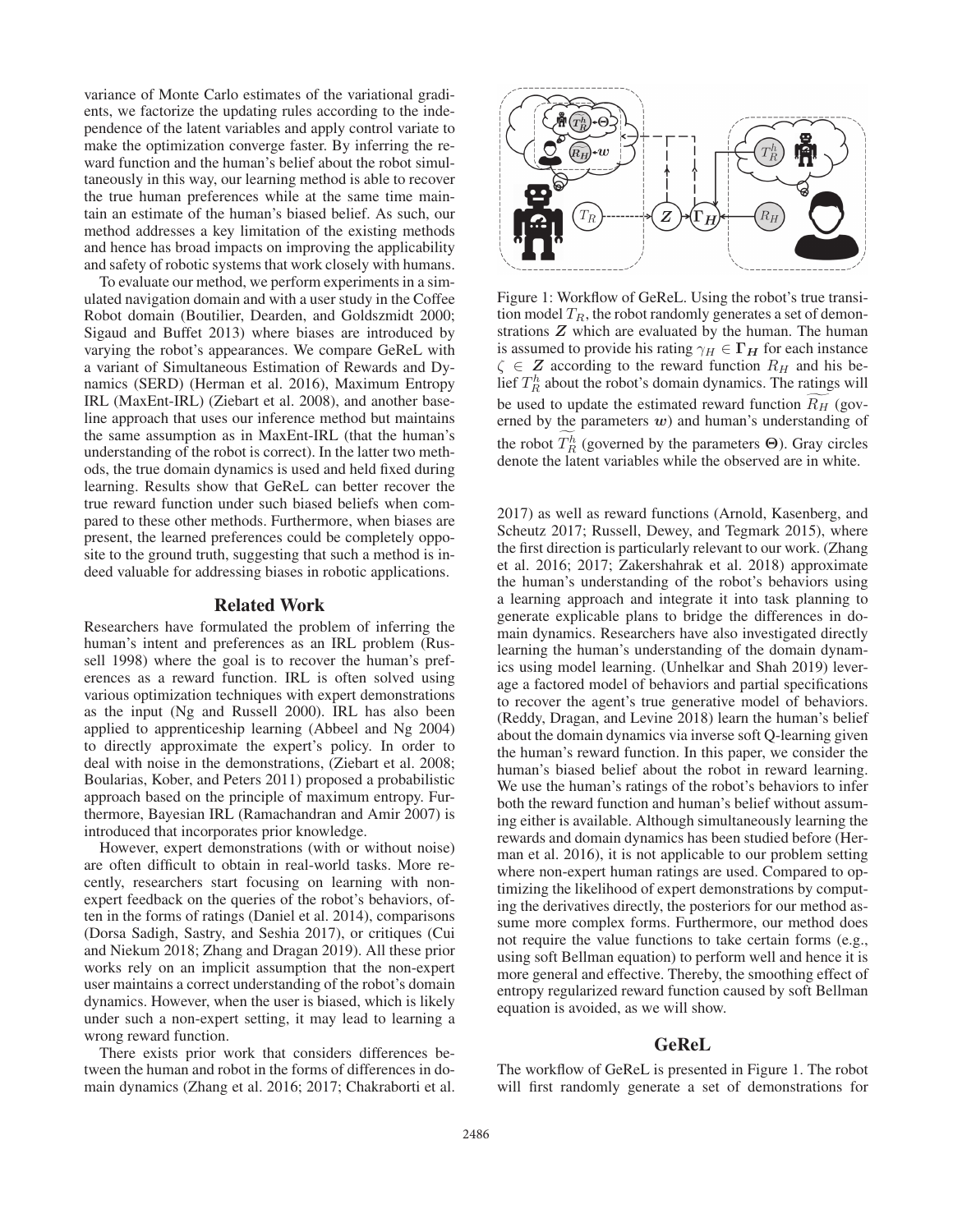querying the human for ratings. Then, the ratings of the demonstrations will be used to infer both the human's reward function and his belief. The system terminates when it meets the convergence criterion. Similar to prior work on reward learning, we assume that the human is to always maximize the rewards (Ng and Russell 2000; Abbeel and Ng 2004), so that his ratings can be estimated given the reward function and his belief of the domain dynamics.

### Problem Formulation

More specifically, given a robot's demonstration  $\zeta$ , we assume that the human would rate it according to two factors, the reward function  $R_H$  and his belief about the robot's domain dynamics  $T_R^h$ . When the human's belief is different from the true robot's domain dynamics the rating may be from the true robot's domain dynamics, the rating may be biased and could then lead to a wrong interpretation of the human's preference. This setting introduces the *Generalized Reward Learning (GRL)* problem as follows:

#### Given:

- Robot's demonstrations *Z*;
- Human's ratings **Γ***<sup>H</sup>* for each instance in *Z*.

#### To determine:

- Human's true reward function  $R_H$ ;
- Human's belief  $T_R^h$  about robot's domain dynamics.

To solve this problem, we formulate the environment as a Markov Decision Processes (MDP). An MDP is defined by a tuple  $(S, A, R, T, \lambda)$  where S is a finite set of states, A is a finite set of actions, and  $R : S \mapsto \mathbb{R}$  is the reward function that maps each state to a utility value.  $T : S \times A \times S \mapsto$  $[0, 1]$  is the transition function that specifies the probability of transitioning to the next state when you take an action in the current state.  $\lambda$  is the discount factor that determines how the agent favors current rewards over future rewards.

Similar to prior work on reward learning (Ng and Russell 2000; Abbeel and Ng 2004), we formulate the reward function  $R_H$  for a state s as follows:

$$
R_H(s) = \boldsymbol{w} \cdot \Phi(s)
$$

where  $\Phi = [\phi_0, \phi_1, \dots, \phi_k]^T$  denotes a set of predefined<br>features for states and  $\mathbf{w} = [w_0, w_1, \dots, w_k]^T$  denotes a features for states and  $w = [w_0, w_1, \dots, w_k]^T$  denotes a<br>set of weights for the features. The robot's domain dynamset of weights for the features. The robot's domain dynamics (i.e., the true domain dynamics) is captured by a transition function and assumed to be given. Likewise, the human's belief about the robot's domain dynamics is modeled also as a transition function  $T_R^h$ , which is hidden.  $T_R^h$ <br>is assumed to follow a set of probability distributions  $\Theta =$ is assumed to follow a set of probability distributions  $\Theta =$ <br>[*θ*, *θ*<sub>0</sub>] *θ θ*<sub>1</sub> (*θ*<sub>1</sub>) **θ**<sub>1</sub> (*θ*<sub>1</sub>) **θ**<sub>1</sub> (*θ*<sub>1</sub>) *θ*<sub>1</sub> (*θ*<sub>1</sub>) is a distribution  $[\theta_1, \theta_2, \dots, \theta_{|S| \times |A|}]$  where  $\theta_i = p(s'|s, a)$  is a distribution<br>for a fixed s and a These distributions canture the human's for a fixed  $s$  and  $a$ . These distributions capture the human's prior belief about the robot.

To rate a robot's behavior  $\zeta$ , we assume that the human will first generate his expectation of the robot's behavior as an optimal policy generated using his reward function  $R_H$ and belief about the robot  $T_R^h$ . Then the behavior of the robot<br>is compared with the optimal policy to generate a rating  $\gamma_H$ is compared with the optimal policy to generate a rating  $\gamma_H$ . Hence, our learning task in this paper becomes to learn the weights *w* and transition probability distributions **Θ**.

# Methodology

The inference problem above is often solved by optimizing the posterior probability with respect to the latent variables. However, due to the complex forms of the posteriors, we formulate the problem in a variational inference framework (Jordan et al. 1999; Bishop 2006). Our goal is to approximate the posterior distribution  $p(w, \Theta | \Gamma_H, Z)$ , where **Γ***H*, *Z* are the observations and *w*, **Θ** the latent variables.

We assume that *w* follows a multivariate Gaussian distribution  $\mathcal{N}(\boldsymbol{\mu}, \boldsymbol{\Sigma})$ . For simplicity, we assume that  $\boldsymbol{\Sigma}$  is given a priori. For  $\Theta$ , we need to select a prior for each  $\theta_i$  as a probability distribution. We assume that each  $\theta_i$  follows a Dirichlet distribution  $\text{DIR}(\alpha_i)$ , which encodes a distribution over distributions. Let  $\mathcal{A} = [\alpha_1, \alpha_2, \dots, \alpha_{|S| \times |A|}],$ and thereby,  $\mu$  and  $\mathcal A$  are the parameters we need to learn. As a result, our variational posterior distribution becomes  $q(\mathbf{w}, \Theta | \boldsymbol{\mu}, \mathcal{A})$ , which is the posterior of the latent variables that correspond to the reward function and human's belief about the robot's domain dynamics governed by  $\mu$  and  $\mathcal{A}$ . It thus transforms the problem of inferring  $R_H$  and  $T_R^h$  into a problem of finding  $\mu$  and  $\mathcal A$  to make  $g(\boldsymbol{w} \boldsymbol{\Theta} | \boldsymbol{u}, \boldsymbol{\mathcal{A}})$  to be a problem of finding  $\mu$  and  $\mathcal A$  to make  $q(\boldsymbol{w}, \boldsymbol{\Theta} | \mu, \mathcal A)$  to be close to  $p(w, \Theta | \Gamma_H, Z)$ .

As a variational inference problem, we optimize the Evidence Lower BOund (ELBO):

$$
\mathcal{L}(q) = \mathbb{E}_{q(\boldsymbol{w},\boldsymbol{\Theta})} [\log p(\boldsymbol{\Gamma}_{\boldsymbol{H}}, \boldsymbol{Z}, \boldsymbol{w}, \boldsymbol{\Theta}) - \log q(\boldsymbol{w}, \boldsymbol{\Theta})]
$$

where  $p(\Gamma_H, Z, w, \Theta)$  is the joint probability of the observations  $\Gamma_H$ , *Z* and latent variables  $w$ ,  $\Theta$ . In order to make it computable in our task, we apply black-box variational inference (Ranganath, Gerrish, and Blei 2014) to maximize ELBO via stochastic optimization:

$$
\langle \boldsymbol{\mu}, \boldsymbol{\mathcal{A}} \rangle = \langle \boldsymbol{\mu}, \boldsymbol{\mathcal{A}} \rangle + \rho \cdot \nabla_{\langle \boldsymbol{\mu}, \boldsymbol{\mathcal{A}} \rangle} \mathcal{L}(q)
$$

where the learning rate  $\rho$  follows the Robbins-Monro rules (Robbins and Monro 1951). We compute the gradient of ELBO with respect to the free parameters  $\mu$  and  $\mathcal A$  and  $\nabla_{\langle \mu, \mathcal{A} \rangle} \mathcal{L}(q)$  is derived as follows:

$$
\nabla_{\langle \boldsymbol{\mu}, \boldsymbol{\mathcal{A}} \rangle} \mathcal{L}(q) = \mathbb{E}_{q(\boldsymbol{w}, \boldsymbol{\Theta})} [\nabla_{\langle \boldsymbol{\mu}, \boldsymbol{\mathcal{A}} \rangle} \log q(\boldsymbol{w}, \boldsymbol{\Theta} | \boldsymbol{\mu}, \boldsymbol{\mathcal{A}}) \cdot (\log p(\boldsymbol{\Gamma}_{\boldsymbol{H}}, \boldsymbol{Z}, \boldsymbol{w}, \boldsymbol{\Theta}) - \log q(\boldsymbol{w}, \boldsymbol{\Theta} | \boldsymbol{\mu}, \boldsymbol{\mathcal{A}}))]
$$
(1)

From Equation (1), we can see that the gradient of ELBO is the expectation of the multiplication of the *score function* (Hinkley and Cox 1979) (i.e.,  $\nabla_{\langle \mu, \mathcal{A} \rangle} \log q(\boldsymbol{w}, \boldsymbol{\Theta} | \boldsymbol{\mu}, \mathcal{A})$ ) and *instantaneous* ELBO (i.e.,  $\log p(\Gamma_H, Z, w, \Theta)$  –  $\log q(\boldsymbol{w}, \boldsymbol{\Theta} | \boldsymbol{\mu}, \boldsymbol{\mathcal{A}})$ ) with respect to our variational posterior distribution. The detailed derivation of  $\nabla_{\langle \mu, \mathcal{A} \rangle} \mathcal{L}(q)$  is presented in (Ranganath, Gerrish, and Blei 2014).

The form of  $\nabla_{\langle \mu, \mathcal{A} \rangle} \mathcal{L}(q)$  is not directly computable. Given that  $\mu$  and  $\mathcal A$  are independent parameters in our setting, we compute  $\nabla_{\mu} \mathcal{L}(q)$  and  $\nabla_{\mathcal{A}} \mathcal{L}(q)$  respectively and update them separately:

$$
\mu = \mu + \rho_{\mu} \cdot \nabla_{\mu} \mathcal{L}(q)
$$

$$
\mathcal{A} = \mathcal{A} + \rho_{\mathcal{A}} \cdot \nabla_{\mathcal{A}} \mathcal{L}(q)
$$

This also allows us to apply the mean-field assumption that gives the following factorization:

$$
q(\mathbf{w}, \mathbf{\Theta} | \boldsymbol{\mu}, \mathbf{\mathcal{A}}) = q(\mathbf{w} | \boldsymbol{\mu}) \cdot q(\mathbf{\Theta} | \mathbf{\mathcal{A}})
$$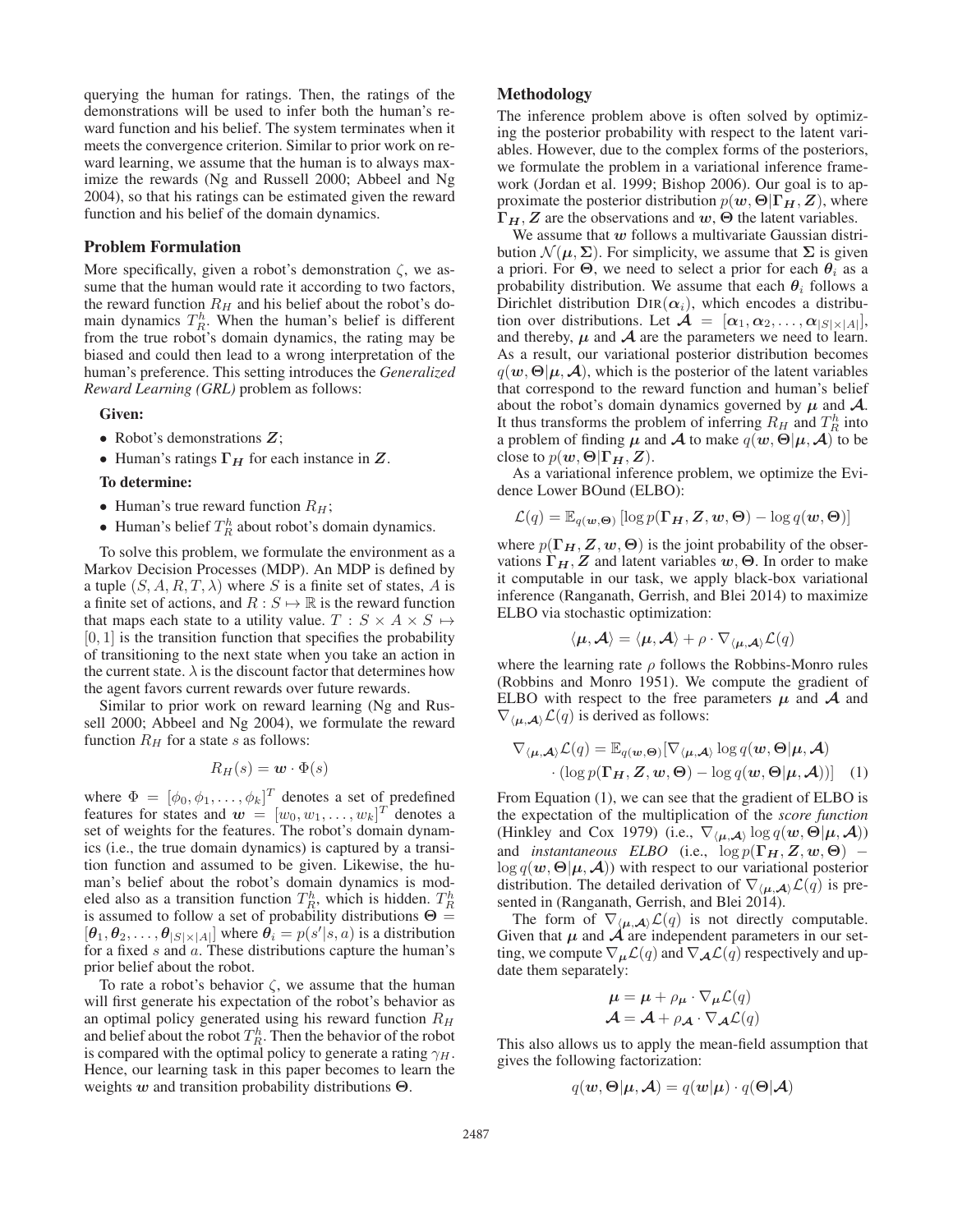Then we can rewrite the gradient of ELBO as follows:

$$
\nabla_{\langle \boldsymbol{\mu}, \boldsymbol{\mathcal{A}} \rangle} \mathcal{L}(q) =
$$
\n
$$
\mathbb{E}_{q(\mathbf{w})} \mathbb{E}_{q(\mathbf{\Theta})} \left[ \nabla_{\langle \boldsymbol{\mu}, \boldsymbol{\mathcal{A}} \rangle} (\log q(\mathbf{w}|\boldsymbol{\mu}) + \log q(\mathbf{\Theta}|\boldsymbol{\mathcal{A}})) \right]
$$
\n
$$
\cdot (\log p(\mathbf{\Gamma}_{\boldsymbol{H}}, \boldsymbol{Z}, \mathbf{w}, \boldsymbol{\Theta}) - \log q(\mathbf{w}|\boldsymbol{\mu}) - \log q(\mathbf{\Theta}|\boldsymbol{\mathcal{A}}))
$$

Take  $q(w|\mu)$  as an example, following the derivations in (Ranganath, Gerrish, and Blei 2014), the gradient of ELBO with respect to  $\mu$  becomes:

$$
\nabla_{\mu} \mathcal{L}(q) = \mathbb{E}_{q(\mathbf{w})} [\nabla_{\mu} (\log q(\mathbf{w}|\mu))
$$
  
. 
$$
\mathbb{E}_{q(\mathbf{\Theta})} [\log p(\mathbf{\Gamma}_{H}, \mathbf{Z}, \mathbf{w}, \mathbf{\Theta}) - \log q(\mathbf{w}|\mu) - \log q(\mathbf{\Theta}|\mathbf{A})]]
$$

Note that the first term  $\mathbb{E}_{q(\boldsymbol{w})} [\nabla_{\boldsymbol{\mu}} (\log q(\boldsymbol{w}|\boldsymbol{\mu})] = 0$  (Ranganath, Gerrish, and Blei 2014). Hence the last term in the *instantaneous ELBO* can be considered as a constant with respect to  $q(w)$  and canceled out.  $\nabla_{\mu} \mathcal{L}(q)$  then becomes:

$$
\nabla_{\mu} \mathcal{L}(q) = \mathbb{E}_{q(\mathbf{w})} \left[ \nabla_{\mu} (\log q(\mathbf{w}|\boldsymbol{\mu})) \right] \cdot (\mathbb{E}_{q(\mathbf{\Theta})} \left[ \log p(\mathbf{\Gamma}_{H}, \mathbf{Z}, \mathbf{w}, \mathbf{\Theta}) \right] - \log q(\mathbf{w}|\boldsymbol{\mu})) \right] \quad (2)
$$

Different from (Ranganath, Gerrish, and Blei 2014), in our problem, the expectation of the log joint probability  $\log p(\Gamma_H, Z, w, \Theta)$  cannot be canceled out since *w* and  $\Theta$ happen to be in the Markov blanket of each other. Based on the relationship among these variables as shown in Figure 1, the log probability can be factorized as follows:

$$
\log p(\mathbf{\Gamma}_{H}, Z, w, \Theta)
$$
  
= log  $p(\mathbf{\Gamma}_{H} | Z, w, \Theta)$ +log  $p(w)$ +log  $p(\Theta)$ +log  $p(Z)$  (3)

Putting Equation (3) back into Equation (2), we obtain:

$$
\nabla_{\mu} \mathcal{L}(q) = \mathbb{E}_{q(\mathbf{w})} \left[ \nabla_{\mu} (\log q(\mathbf{w}|\mu)) - \mathbb{E}_{q(\mathbf{\Theta})} \left[ \log p(\mathbf{\Gamma}_{H}|\mathbf{Z}, \mathbf{w}, \mathbf{\Theta}) \right] + \log p(\mathbf{w}) - \log q(\mathbf{w}|\mu)) \right] \quad (4)
$$

where the expectation of the terms  $\log p(\Theta)$  and  $\log p(\mathbf{Z})$ with respect to  $q(\Theta)$  are constants and can be canceled out since  $\mathbb{E}_{q(w)}[\nabla_{\mu}(\log q(w|\mu))] = 0$ . Now we have obtained the gradient of ELBO with respect to the latent variable  $\mu$  as presented in Equation (4). Similarly, the gradient of ELBO with respect to each  $\alpha_i \in \mathcal{A}$  is as follows:

$$
\nabla_{\boldsymbol{\alpha}_i} \mathcal{L}(q) = \mathbb{E}_{q(\boldsymbol{\theta}_i)} \left[ \nabla_{\boldsymbol{\alpha}_i} (\log q(\boldsymbol{\theta}_i | \boldsymbol{\alpha}_i)) - (\mathbb{E}_{q(\boldsymbol{w})} [\log p(\boldsymbol{\Gamma_H} | \boldsymbol{Z}, \boldsymbol{w}, \boldsymbol{\Theta})] + \log p(\boldsymbol{\theta}_i) - \log q(\boldsymbol{\theta}_i | \boldsymbol{\alpha}_i)) \right]
$$

Both  $p(w)$  and  $p(\theta_i)$  are priors, which are assumed to follow a multivariate Gaussian distribution and a Dirichlet distribution respectively.

 $\sum \log p(\gamma_H|\zeta, \mathbf{w}, \mathbf{\Theta})$  since the demonstrations and ratings are conditionally independent from each other In the equations above,  $\log p(\Gamma_H | Z, w, \Theta)$ ratings are conditionally independent from each other.  $p(\gamma_H|\zeta, \mathbf{w}, \Theta)$  indicates how likely the human would give a rating  $\gamma_H$  for the demonstration  $\zeta$  given the parameters for the reward function and human's belief about the robot.  $\sum$  log  $p(\gamma_H|\zeta, \mathbf{w}, \Theta)$  since the demonstrations and<br>ratings are conditionally independent from each other.<br> $p(\gamma_H|\zeta, \mathbf{w}, \Theta)$  indicates how likely the human would give<br>a rating  $\gamma_H$  for the demonstration  $\zeta$  gi ratings are conditionally independent from each other.<br>  $p(\gamma_H|\zeta, \mathbf{w}, \Theta)$  indicates how likely the human would give<br>
a rating  $\gamma_H$  for the demonstration  $\zeta$  given the parameters<br>
for the reward function and human's b *w* and  $\Theta$ , and  $\Sigma_{\gamma}$  is assumed to be given to simplify the discussion. As discussed earlier, the estimated mean

rating of a demonstration is assumed to depend on two factors, the reward function and the human's belief about the robot's domain dynamics. They together determine the human's expectation of the robot's behavior, which corresponds to the optimal policy for the robot in the human's mind. In this paper, we assume that the rating is proportional to the geometric mean of the human's softmax policy applied to the demonstration. Moreover, we define policy applied to the demonstration. Moreover, we define  $\gamma_{\rm max}$  to be a constant that represents the highest rating that may be given. Following our discussion, the estimated<br>human's rating can be computed for a demonstration<br> $\zeta = \{(s_1, a_1), (s_2, a_2) \dots (s_n, a_n)\}$  as:<br> $\widetilde{\gamma_H} = \gamma_{\text{max}} \cdot \left(\prod_{i=1}^n \widetilde{\pi}(a_i|s_i)\right)^{\frac{1}{n}}$ human's rating can be computed for a demonstration  $\zeta = \{(s_1, a_1), (s_2, a_2) \dots (s_n, a_n)\}\$  as:

$$
\zeta = \{(s_1, a_1), (s_2, a_2) \dots (s_n, a_n)\} \text{ as:}
$$
\n
$$
\widetilde{\gamma_H} = \gamma_{\text{max}} \cdot \left(\prod_{i=1}^n \widetilde{\pi}(a_i|s_i)\right)^{\frac{1}{n}}
$$
\nwhere *n* is the length of the demonstration, and  $\widetilde{\pi}$  is the es-

timated human's softmax policy computed using *w* and **Θ**.

**Variance Reduction:** The computation of  $\nabla_{\mu} \mathcal{L}(q)$  and  $\nabla_{\alpha_i} \mathcal{L}(q)$  above cannot be performed directly due to the intractability of computing the expectations. Hence, we approximate the gradients using sampling methods (Hastings 1970). With Monte Carlo samples, the gradients are estimated as follows:

$$
\hat{\nabla}_{\mu} \mathcal{L}(q) \triangleq \frac{1}{S} \sum_{s=1}^{S} \left[ \nabla_{\mu} \left( \log q(\boldsymbol{w}_s | \boldsymbol{\mu}) \right) \right]
$$

$$
\cdot \left( \log p(\boldsymbol{\Gamma}_{\boldsymbol{H}} | \boldsymbol{Z}, \boldsymbol{w}_s, \boldsymbol{\Theta}_s) + \log p(\boldsymbol{w}_s) - \log q(\boldsymbol{w}_s | \boldsymbol{\mu}) \right) \right]
$$

where S is the number of samples, and  $w_s \sim q(w)$ ,  $\Theta_s \sim$  $q(\boldsymbol{\Theta})$ .

These estimated gradients, however, may have a large variance which could hinder the convergence of our approach. Therefore, it is necessary to reduce the variance. (Ross 2002) introduced control variate that represents a family of functions with equivalent expectations. With control variate, we can instead compute the expectation of an alternative function which has a smaller variance. Let f be the function to be approximated, function  $\hat{f}$  is defined as:

$$
f = f - a \cdot (g - \mathcal{E}[g])
$$

 $f = f - a \cdot (g - E[g])$ <br>where g serves as an auxiliary function that has a finite first moment.  $\hat{f}$  can be proven to have smaller variances with an equivalent expectation, where the factor  $a$  is computed to minimize the variance (Ranganath, Gerrish, and Blei 2014) as  $a = \frac{\text{cov}(f,g)}{\text{var}(g)}$ . In this paper, we select the expectation of the *score function* (i.e.,  $\mathbb{E}_{q(w)} [\nabla_{\mu} (\log q(w|\mu))]$ and  $\mathbb{E}_{q(\Theta)} [\nabla_{\alpha_i} (\log q(\Theta|\alpha_i))]$  to be g.

We present GeReL in Algorithm 1. Given the robot's demonstrations and the corresponding ratings, we leverage the human's ratings to update the parameters  $\mu$  and  $\mathcal A$  of our variational posteriors  $q(w)$  and  $q(\Theta)$  via stochastic optimization. The gradients of the ELBO with respect to  $\mu$ and *A* are approximated using Monte Carlo sampling. Furthermore, we take advantage of control variate to reduce the variance of the gradient estimates. Lastly, the parameters, *μ* and *A*, are updated in each iteration with an adapted learning rate based on AdaGrad (Duchi, Hazan, and Singer 2011). GeReL terminates when the convergence criterion is met.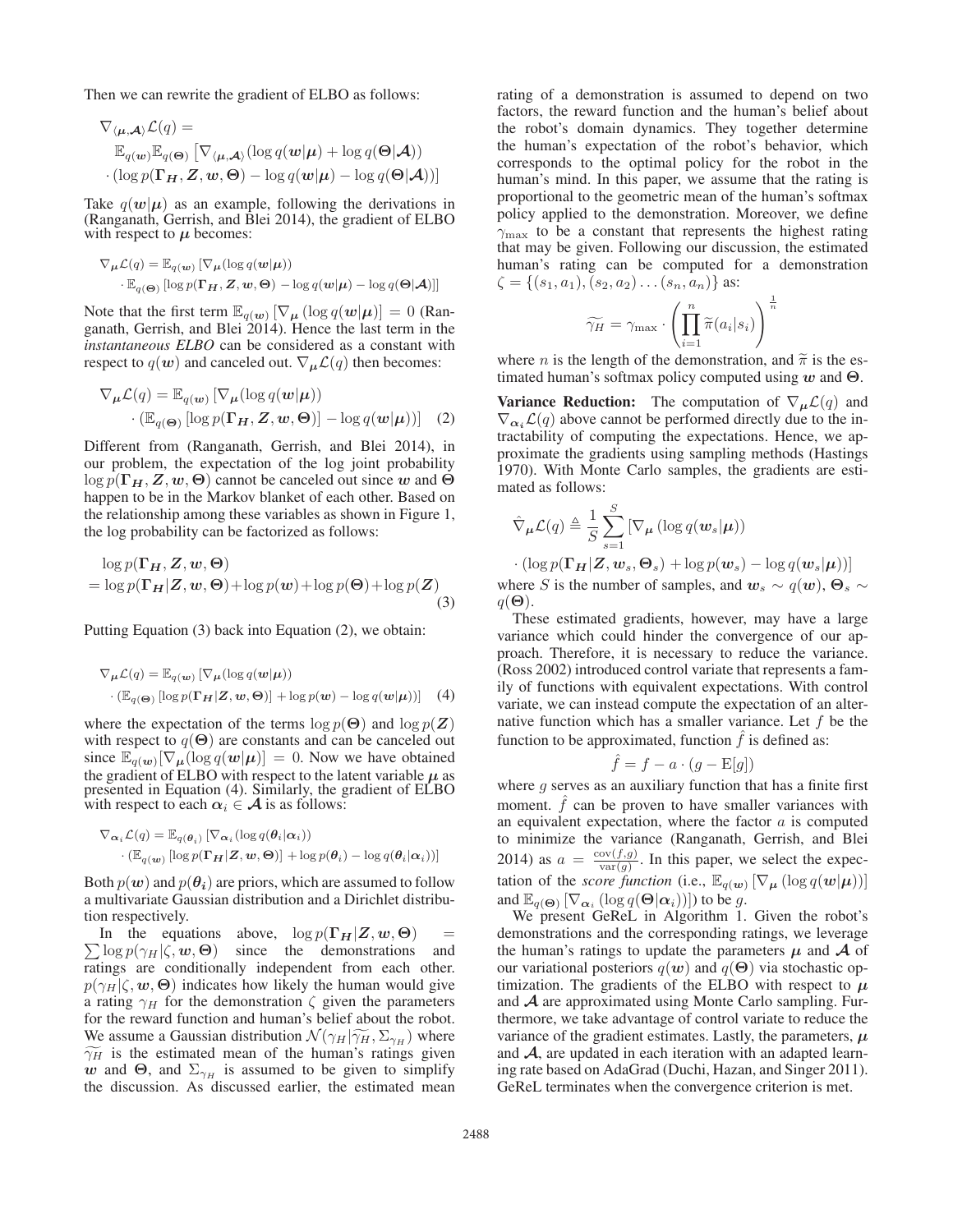Algorithm 1 Generalized Reward Learning with Biased Belief about Domain Dynamics (GeReL)

**Input**: the robot's demonstrations Z, human's ratings  $\Gamma_H$ , variational posteriors <sup>q</sup>(*w*) and <sup>q</sup>(**Θ**), *MaxIter*

# **Output:**  $\mu$  and  $\mathcal{A}$

- 1: Initialize: free parameters  $\mu$  and  $\mathcal{A}$  for  $q(\boldsymbol{w})$  and  $q(\boldsymbol{\Theta})$
- 2: Let  $t = 1$ .<br>3. while  $t <$
- 3: while  $t <$  *MaxIter* or convergence not met **do**
- 4: Draw *S* samples from  $q(w)$  and  $q(\Theta)$ <br>5: **for**  $s = 1$  to *n* **do**
- 5: **for**  $s = 1$  to *n* **do**<br>6:  $\widetilde{\pi} \leftarrow$  the humar
- 1: Initialize: free parameters  $\mu$  and  $\mathcal A$  for  $q(w)$  and  $q(w)$ <br>
2: Let  $t = 1$ .<br>
3: **while**  $t < MaxIter$  or convergence not met **do**<br>
4: Draw *S* samples from  $q(w)$  and  $q(\Theta)$ <br>
5: **for**  $s = 1$  to *n* **do**<br>
6:  $\widetilde{\pi} \leftarrow$  th
- 3: **while**  $t < MaxIter$  or convergence not met **do**<br>4: Draw *S* samples from  $q(w)$  and  $q(\Theta)$ <br>5: **for**  $s = 1$  to *n* **do**<br>6:  $\tilde{\pi} \leftarrow$  the human's expected policy for the robot<br>7:  $\Gamma_H \leftarrow$  estimated human's ratings for *Z* gi
- 8: Compute  $f_{\mu}$ ,  $g_{\mu}$ ,  $f_{\alpha_i}$ , and  $g_{\alpha_i}$ <br>9: **end for**
- end for
- 10: Compute  $a_{\mu}$  and  $a_{\alpha}$
- 11: Approximate  $\hat{\nabla}_{\mu} L \triangleq \frac{1}{S} \sum_{s=1}^{S} [f_{\mu} a_{\mu} g_{\mu}]$  and  $\hat{\nabla}_{\alpha_i} L \triangleq \frac{1}{S} \sum_{s=1}^{S} [f_{\alpha_i} - a_{\alpha_i} g_{\alpha_i}]$
- 12: Compute learning rates  $\rho_{\mu}$  and  $\rho_{\alpha_i}$  with  $\hat{\nabla}_{\mu}L, \hat{\nabla}_{\alpha_i}L$
- 13: Update  $\mu = \mu + \rho_{\mu} \hat{\nabla}_{\mu} L$  and  $\alpha_i = \alpha_i + \rho_{\alpha_i} \hat{\nabla}_{\alpha_i} L$
- 14: end while
- 15: **return**  $\mu$  and  $\mathcal{A}$

# Evaluation

To evaluate our approach, we conduct two sets of experiments in a simulated grid-world navigation domain and a Coffee Robot domain (Boutilier, Dearden, and Goldszmidt 2000; Sigaud and Buffet 2013) with a user study. The simulation will be focusing on validating our learning method under biased beliefs. The user study will serve two purposes, showing that 1) human users are easily biased in our problem setting; 2) our algorithm learns the correct human preferences under such biases, while prior methods that ignore such biases would fail.

### Simulated Navigation Domain

In the first experiment, we test the performance of GeReL in a grid-world navigation domain which contains  $7 \times 7 =$ 49 states. We set one reward state (i.e., location) that has a large positive weight (i.e. 5) and one penalty location with a large negative weight (i.e., -5). They are randomly located at corners of the grid-world. The robot starts at a random state and its goal is to maximize the rewards. There are four actions,  $\{1 \text{ (Up)}, 2 \text{ (Down)}, 3 \text{ (Left)}, 4 \text{ (Right)}\}$ , which can transfer the agent from the current state to another state.

To test our algorithm, we simulate two types of biased human beliefs about the robot's domain dynamics. 1) *Reversed Up & Down* : the human believes that action 1 would take the robot down and action 2 would move it up instead. 2) *Rotated Belief* : human believes that the action 1 would move the robot left, the action 2 would move it right, the action 3 would move it up and the action 4 would move it down. The human's reward function for each state is defined as a weighted summation of an inverse distance metric to the reward and penalty states (i.e., the closer it is to the state, the more influence that state has on its reward). The demonstrations are randomly generated via the robot's true dynamic



Figure 2: Rewards learned by different approaches.

model. The human's ratings are simulated using the true human reward function and biased belief about the robot's domain dynamics following a Gaussian distribution.

We compare GeReL with two baseline methods that assume that the human maintains the correct belief about the robot's domain dynamics, namely MaxEnt-IRL (Ziebart et al. 2008) and GeReL−, with the latter basically uses GeReL without updating the domain dynamics. In both baseline methods, the true robot's domain dynamics is used during learning. In addition, a variant of the Simultaneous Estimation of Rewards and Dynamics (SERD) algorithm (Herman et al. 2016) implemented that learns both the reward function and dynamics based on ratings (the original method does not apply to our problem setting) is used in the comparison, which relies on soft value iteration that requires the value functions to assume certain shapes to perform well. To obtain demonstrations for MaxEnt-IRL, we generate them based on the softmax policy of the human. All of the four methods are provided with the same amount of demonstrations. All the results are averaged over multiple runs.

Figure 3 shows the result for the *Reversed Up & Down* setting. The result shows that GeReL can successfully recover the human's reward function and belief about the robot's domain dynamics while GeReL<sup>−</sup> and MaxEnt-IRL converge in the completely opposite direction since they do not consider that the human's belief could be biased. On the other hand, SERD converges in the right direction, but the learned values are farther from the ground truth than GeReL in all cases. This is due to the smoothing effect of soft value iteration. In addition, we compute the KL divergence of the softmax policy generated by the estimated reward function and human's belief with that of the ground truth to examine how well we can estimate the human's expectation of the robot's behaviors. Similar trends are observed among all the methods. The comparison of the rewards learned by these four methods with the ground truth is presented in Figure 2. Both GeReL and SERD converge to the correct pattern of rewards in terms of their relative magnitudes. SERD shows less sensitivity to the magnitudes since soft Bellman equation would lead to an entropy augmented reward function (Haarnoja et al. 2017). The adverse effect of learning from biased ratings is clear from the figure for GeReL<sup>−</sup> and MaxEnt-IRL, which both fail to recover the true preferences. The results for both settings are presented in Table 1, which show similar performances in between the two settings. It confirms that GeReL can effectively estimate the human's reward function under biased beliefs.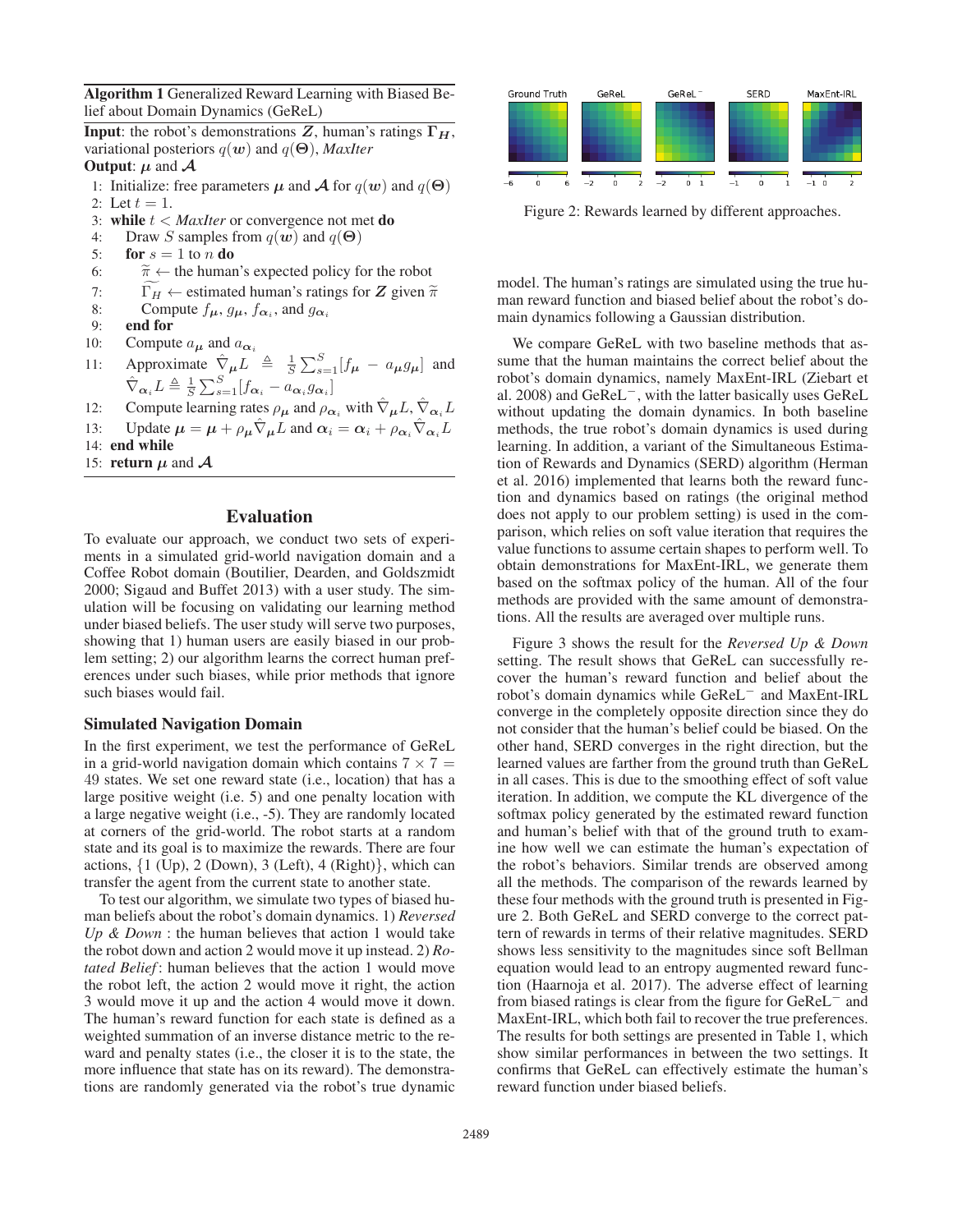

Figure 3: Comparison of the performance among GeReL, SERD, GeReL−, MaxEnt-IRL with the prior also shown. Left: The  $L_2$  distance between the learned rewards (which is computed using *w*) and the ground truth. **Middle**: The  $L_2$  distance between the estimated human's belief (i.e., **Θ**) and the ground truth. Right: The KL divergence between the estimated human's expectation of robot's (softmax) policy (which is computed using *w* and **Θ**) and that under the ground truth.

|             | $d(\mathbf{R})$    | $d(\boldsymbol{\Theta})$ | $d(\pi)$ | $d(\mathbf{R})$       | $d(\boldsymbol{\Theta})$ | $d(\pi)$ |
|-------------|--------------------|--------------------------|----------|-----------------------|--------------------------|----------|
|             | Reversed Up & Down |                          |          | <b>Rotated Belief</b> |                          |          |
| GeReL       | 12.17              | 0.06                     | 0.11     | 12.61 0.08            |                          | 0.23     |
| <b>SERD</b> | 16.43              | 0.38                     | 0.47     | 17.62                 | 0.57                     | 0.63     |
| $GeReLU^-$  | 26.72              | 0.56                     | 1.46     | 23.96                 | 0.91                     | 1.43     |
| MaxEnt-IRL  | 23.32              | 0.56                     | 1.68     | 28.02                 | 0.91                     | 1.55     |

Table 1: Comparison of GeReL, SERD, GeReL−, and MaxEnt-IRL for the two settings in our simulation with respect to the  $L_2$  distance between the estimated values and the ground truth (i.e.,  $d(\mathbf{R})$ ,  $d(\Theta)$ ). The third column (i.e.,  $d(\pi)$ ) shows the KL divergence between the estimated human's expectation of the robot's softmax policy and that under the ground truth.

# User Study with the Coffee Robot Domain

Besides the experiments in a simulated domain, we also conduct a user study. Through the study, we hope to demonstrate that humans can be easily biased in our problem setting, which may lead to biased ratings that could have led to a wrong interpretation of the human preference. In such cases, we will show that GeReL can accurately identify the situation. We apply the Coffee Robot domain (Boutilier, Dearden, and Goldszmidt 2000; Sigaud and Buffet 2013) in this user study, which is illustrated in Figure 4. This is a typical factored MDP domain described by 6 binary features which represent whether it is raining, whether the robot has a coffee, etc. The task of the robot is to buy a cup of coffee from a cafe and deliver it to a person in his office. When it is raining, the robot could choose to either operate in the rain or use an umbrella to stay dry. However, using an umbrella while holding the coffee cup may cause the coffee to spill.

To create a situation where biases may be present, we design two experimental settings with two different types of robots: a mobile robot and a humanoid, as seen in Figure 4. We anticipate that the appearance would introduce human biases (Haring et al. 2018) in terms of their capabilities of handling the task. To reduce the effects that the human subject would improve their understanding over time, we generate only 7 demonstrations for each robot that include various scenarios that may occur, such as for a sunny or rainy



Figure 4: The Coffee Robot domain. The weather could be rainy or sunny, and the robot may choose to use an umbrella or operate in the rain. We use two types of robots (humanoid vs. mobile) to perform the same set of demonstrations that cover the various situations that may occur.

day, for whether or not the robot takes the umbrella, and for whether or not the robot spills the coffee. *The ground truth for the domain dynamics is set such that the humanoid is less likely to spill the coffee while using the umbrella than the mobile robot.*

We publish the experiments on Amazon Mechanical Turk (MTurk). To remove invalid responses, we insert a sanity check demonstration with random actions, which should have received the lowest rating. We recruited 20 participants for each setting. After removing those that failed the sanity check or with very short response time  $(< 3$  min), we obtained 12 valid responses for each setting with ages ranging from  $23$  to  $61$  (the ratio of males to females is  $2:1$ ). Each participant is provided with instructions about the domain at the beginning. To avoid the influence from viewing the demonstrations, immediately after the instructions, we ask the participants two questions as follows:

- Q1: *How much more likely do you feel that the robot may spill the coffee while using an umbrella?*
- Q2: *How much do you care about the robot being wet?*

The first question is designed to illicit the participant's belief about the robot's domain dynamics while the second question is for the participant's preference. Their feedback for each setting is presented in Table 2. The participants of the mobile robot setting believed that the robot would be less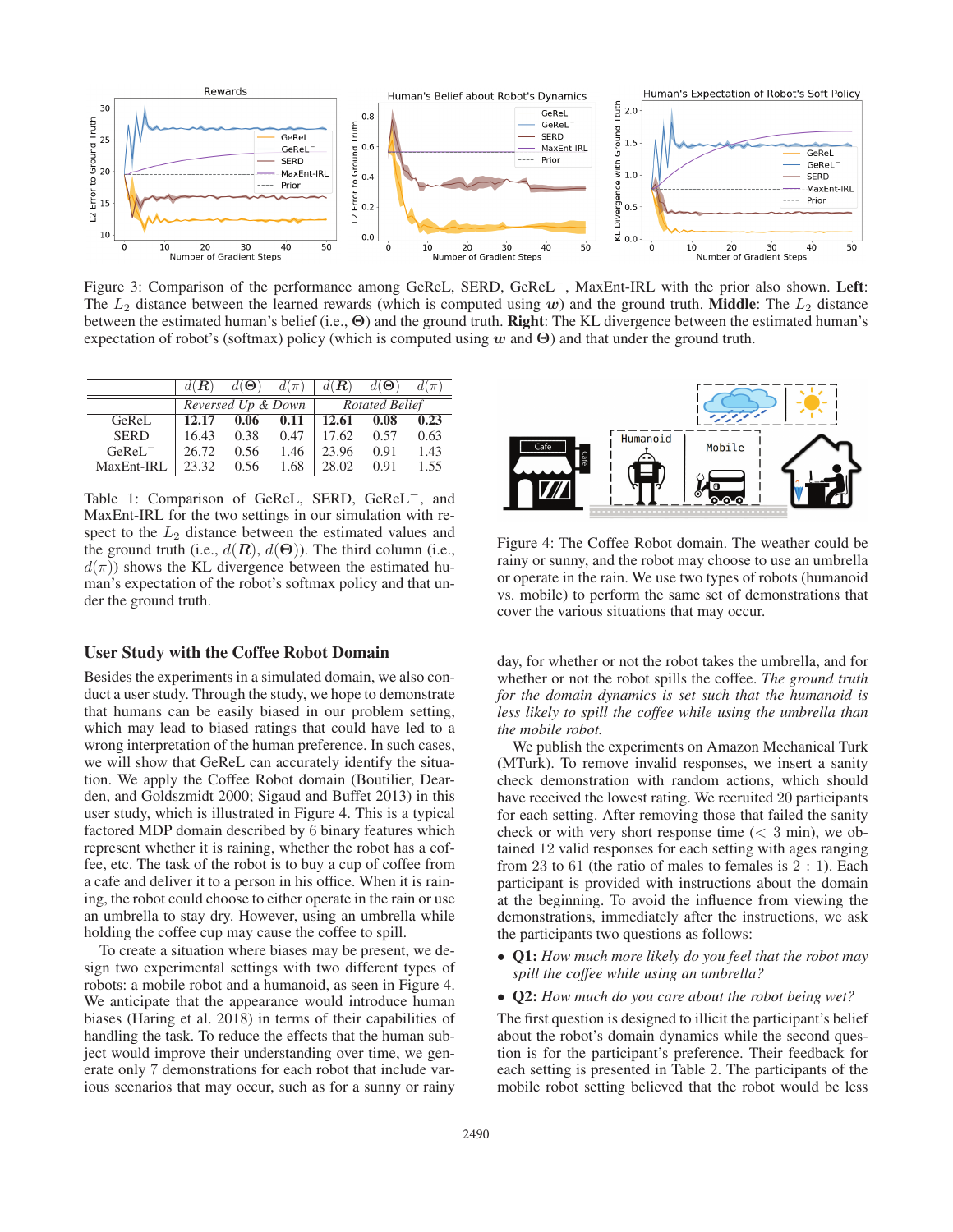| <b>Ouestion</b>        | <i>p</i> -value | Mobile | Humanoid |
|------------------------|-----------------|--------|----------|
| (O1) Domain Dynamics   | 0.047           | 2.92   | 3.58     |
| (Q2) Weight Preference | 0.027           | 2.83   | 3.67     |

Table 2: Averaged participants' responses to the two questions for each setting before viewing the demonstrations. They are asked in a 5-point Likert scale where 1 is the lowest and 5 the highest.

likely to spill the coffee while holding the umbrella than the participants of the humanoid setting. *Notice that this is in contrast to the ground truth.* Meanwhile, the participants expressed more concern about the robot getting wet in the humanoid setting than the mobile robot setting.

After the questions, we asked the participants to rate the demonstrations. Accordingly, we find that the ratings for the demonstrations where the robot operates in the rain without an umbrella, or takes an umbrella in a sunny day to be rated low in the humanoid setting. In contrast, in the mobile setting, fewer demonstrations received low ratings. These results supported our assumption that the human are easily biased when working with robots.

Next, we run our method under each setting to see whether our method can recover from such biased beliefs. For comparison, we also run GeReL−, which performed similarly to MaxEnt-IRL in our simulation task. We run each method for each participant in both settings. The ratings are normalized to remove inconsistencies across different participants. The results are presented in Figure 5. We observed that the learned probability of spilling coffee while holding an umbrella by GeReL for the humanoid robot setting is generally larger than the mobile robot setting. This represents the estimated human understanding of the domain dynamics, which is consistent with the participant's feedback shown in Table 2. Furthermore, GeReL learned that the participants cared more about the robot getting wet in the humanoid setting than the mobile robot setting, which is also consistent with the participant's true preference. In contrast, GeReL<sup>−</sup> discovered just the opposite!

# **Discussions**

Once the biased domain dynamics is obtained, the next question is how to use it. The simplest method of course is to inform the human about his biases and hope that it would work. An alternative method that is often considered in the area of human-aware planning is that the robot could, instead of always pursue optimal behaviors, behave to match with the human's expectation whenever feasible, so as to behave in an explicable manner. In contrast to the multiobjective MDP problem (Roijers et al. 2013; Chatterjee, Majumdar, and Henzinger 2006) which has more than one reward function to optimize, in this problem, the robot maintains two transition functions, one for its own dynamics and the other for the human's belief of it. There already exists work that looks at this problem (Zhang et al. 2017; Chakraborti et al. 2017).

Like all reward learning problems, the solution is not unique. This is commonly known as the non-identifiability



Figure 5: Feature weights learned by GeReL and GeReL−.

issue. In general reward learning (GRL), an additional complexity is the learning of the transition function, which unfortunately only aggravates the issue. So far, we are not aware of any solutions to this problem except for the ones that introduce inductive biases on the priors or the error functions, such as Bayesian IRL (Ramachandran and Amir 2007) and apprenticeship learning methods (Abbeel and Ng 2004). In this regard, our work also introduces an inductive bias by assuming a form of the posterior as a multivariate Gaussian distribution.

In terms of simultaneously learning different factors, there exist prior results (Armstrong and Mindermann 2018) that argue against it and prove that it is impossible to determine one without assuming some form of the other. However, we note that the negative results apply only to the situation where one of the factors is the computational process. Consider the function  $C(R, M) = \Gamma$ . When C is given, the choices of  $r \in R$  and  $m \in M$  are connected to the corresponding value of  $\gamma \in \Gamma$ . However, if only m is given, we may choose any  $r$  and then simply remap (choosing a  $c \in C$ )  $(r, m)$ 's to their corresponding  $\gamma$ 's. This flexibility of the computational process is the core reason of the negative results. However, the non-identifiability issue is still there.

# **Conclusion**

In this paper, we looked the Generalized Reward Learning (GRL) problem and proposed a method called GeReL to address it. GeReL removes the assumption that the human always maintains the true belief about the robot's domain dynamics. To develop the method, we formulated the GRL problem in a variational inference framework to infer the parameters governing the reward function and the human's belief about the robot simultaneously. To reduce the effort for obtaining training samples, we used the human's ratings of robot demonstrations. We evaluated our approach experimentally using a simulated domain and with a user study. The results showed that GeReL outperformed prior approaches that could have misinterpreted the human preferences when such biases are not considered. We showed that GeReL could recover the true human preferences effectively even under such a challenging setting.

### Acknowledgments

This research is supported in part by the NSF grant IIS-1844524, the NASA grant NNX17AD06G, and the AFOSR grant FA9550-18-1-0067.